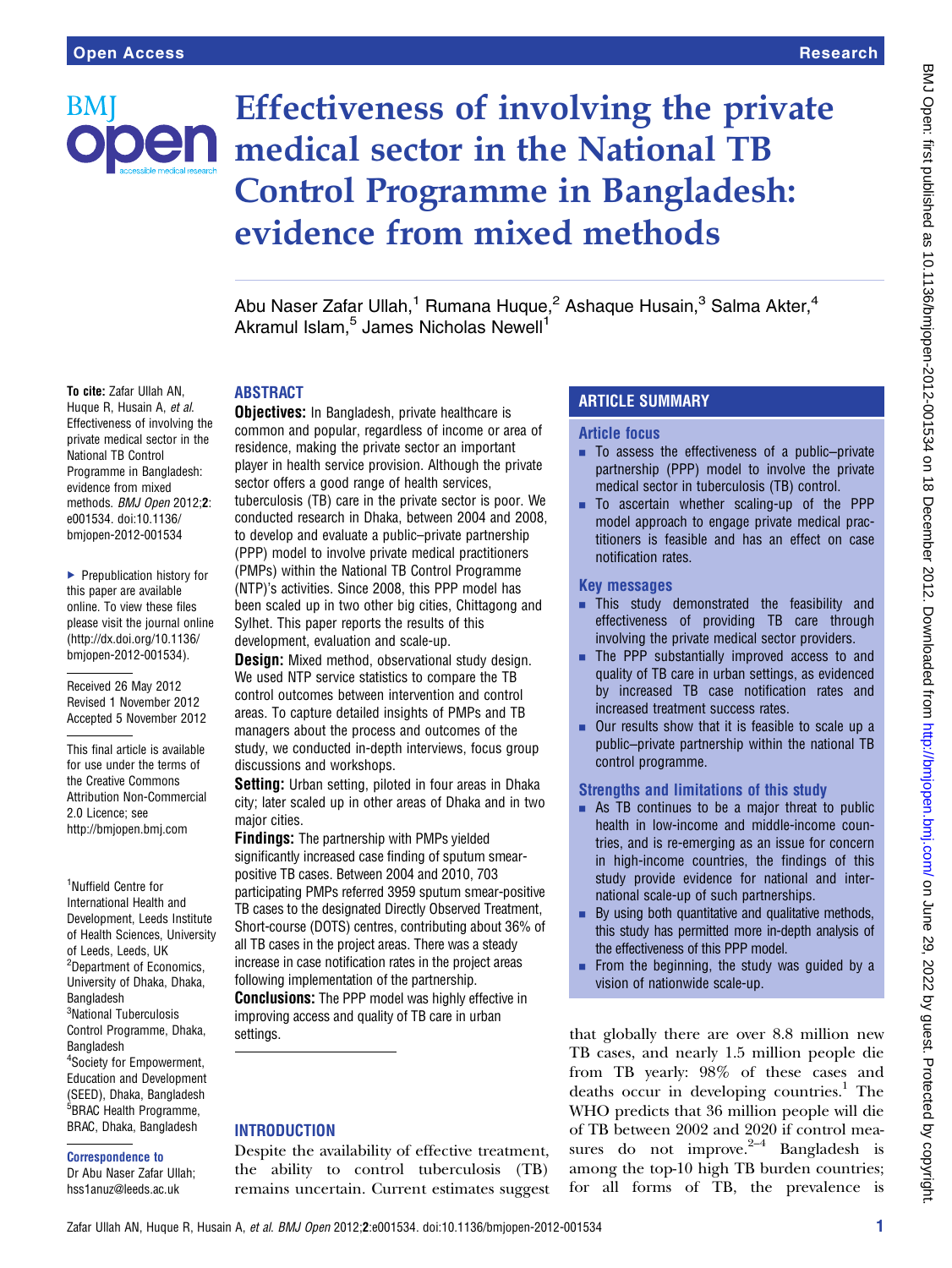411/100 000 and the incidence is 225/100 000 population per year.<sup>1</sup> To reduce this burden, the National TB Control Programme (NTP) has adopted the Directly Observed Treatment, Short-course (DOTS) strategy, delivered primarily through government-run health facilities.5 However, major obstacles to implementation remain, primarily owing to insufficient infrastructure and shortage of appropriately trained health personnel.<sup>6</sup> 7 These limitations mean many people with the signs and symptoms of TB, must travel considerable distances to obtain TB care, have lengthy waits to be seen when they arrive, and may not be dealt with appropriately. Health facility opening times that are inconvenient for working people also limit access to and acceptability of direct observation of treatment (DOT), a central component of DOTS. Furthermore, there is considerable stigma associated with TB, both in its own right and because of its association with HIV/AIDS. These factors combine to limit patients' desire and ability to seek early diagnosis and treatment from public services. Consequently, large numbers of people with chest symptoms initially seek care from private healthcare providers.

Private healthcare is common in Bangladesh and popular among all, regardless of income or location. Private sector healthcare providers are generally medically trained providers working for profit and located outside the government health system. The private sector also incorporates a large number of privately managed auxiliary health services such as diagnostic laboratories, ambulance services and pharmacies/drugstores.<sup>8</sup> These private healthcare providers are available in abundance in urban areas. $9-11$  There are countless untrained or non-qualified providers in Bangladesh who offer a combination of traditional (eg, Unani, ayurvedic) and western (allopathic) types of medicine but they are primarily found in rural areas.<sup>8</sup> Although the private sector offers a range of good-quality health services, as in many other countries the care they provide for TB is poor with over-reliance on radiology (eg, x-ray) for diagnosis, use of inappropriate treatment regimens, and poor case holding, leading to incomplete treatment and potentially to multidrug-resistant  $\overline{TB}$ .<sup>12–15</sup> Moreover, non-existent linkages with the public sector means TB cases managed by private sector providers are neither recorded nor reported, so that routine cohort reporting is impossible, and outcomes are not consolidated into national data. Given this context, the task of increasing access to and quality of TB care as well as increasing the case detection rate is enormous. To achieve this task, the NTP has identified the need for collaboration between the public and private health sector providers.

In this context, we conducted research to develop and evaluate a public–private partnership (PPP) model to involve private medical practitioners (PMPs) in the NTP's urban TB control activities, and to measure to what extent the outcomes of this partnership affect access to and quality of TB care. The development and piloting of the PPP model took place in four selected research sites in Dhaka city during the period 2004–2008. Since 2008, this PPP model has been scaled up in two other cities, Chittagong and Sylhet, in addition to scaling up in other areas of Dhaka City. This paper reports the outcomes from this development, evaluation and scale-up.

## **METHODS**

Considering the research objectives and intended outcome of a change in policy and practice, an operational research methodology was thought to be appropriate based on a set of criteria underpinning the broader scope of operations research.<sup>16 17</sup> This approach was employed to make the implementation process more participative and resource-effective, and to facilitate scale-up. Specific techniques and approaches drawn from both quantitative and qualitative research methods were used to collect multiple kinds of data for the study.18 19

The study was set within the policy environment of a government–non-governmental organizations (NGO) collaboration, enabling participation of the Society for Empowerment, Education and Development (SEED) and three other NGOs, Bangladesh Rural Advancement Committee (BRAC), Progoti Samaj Kallyan Protisthan (PSKP) and Population Services Training Centre (PSTC), which were undertaking TB control activities jointly with the NTP.

Four areas of Dhaka City—Mirpur, Rampura, Dokkhinkhan, and Kamrangirchar—were selected as study sites. Selection was purposeful, based on where the selected partner NGOs were located and had a DOTS centre, and where PMPs were major providers of health services. These study sites generally represent the geographic catchment areas of the selected NGOs covering a population of nearly 1 million.

Within this partnership, SEED was the lead research partner; BRAC, PSKP and PSTC provided TB services (diagnosis, treatment and follow-up) through designated health centres, and the NTP provided overall policy guidelines and supported the organisation and management of the research activities. In Mirpur, PSKP provided TB services through two DOTS centres and PSTC had one DOTS centre in Rampura; whereas BRAC covered both Dokkhinkhan, and Kamrangirchar through one DOTS centre in each area. PMPs agreed to refer TB suspects and patients to these designated DOTS centres following the NTP guidelines. A technical committee was formed with representation from the NTP, partner NGOs and PMPs to advise on operational issues and to support the smooth running of the partnership. A local project coordinator coordinated the project activities.

We developed and implemented the PPP model in three phases:

- ▸ Preparation phase
	- Formation of a technical working group committee (TWGC);
	- Collection of pre-intervention baseline data and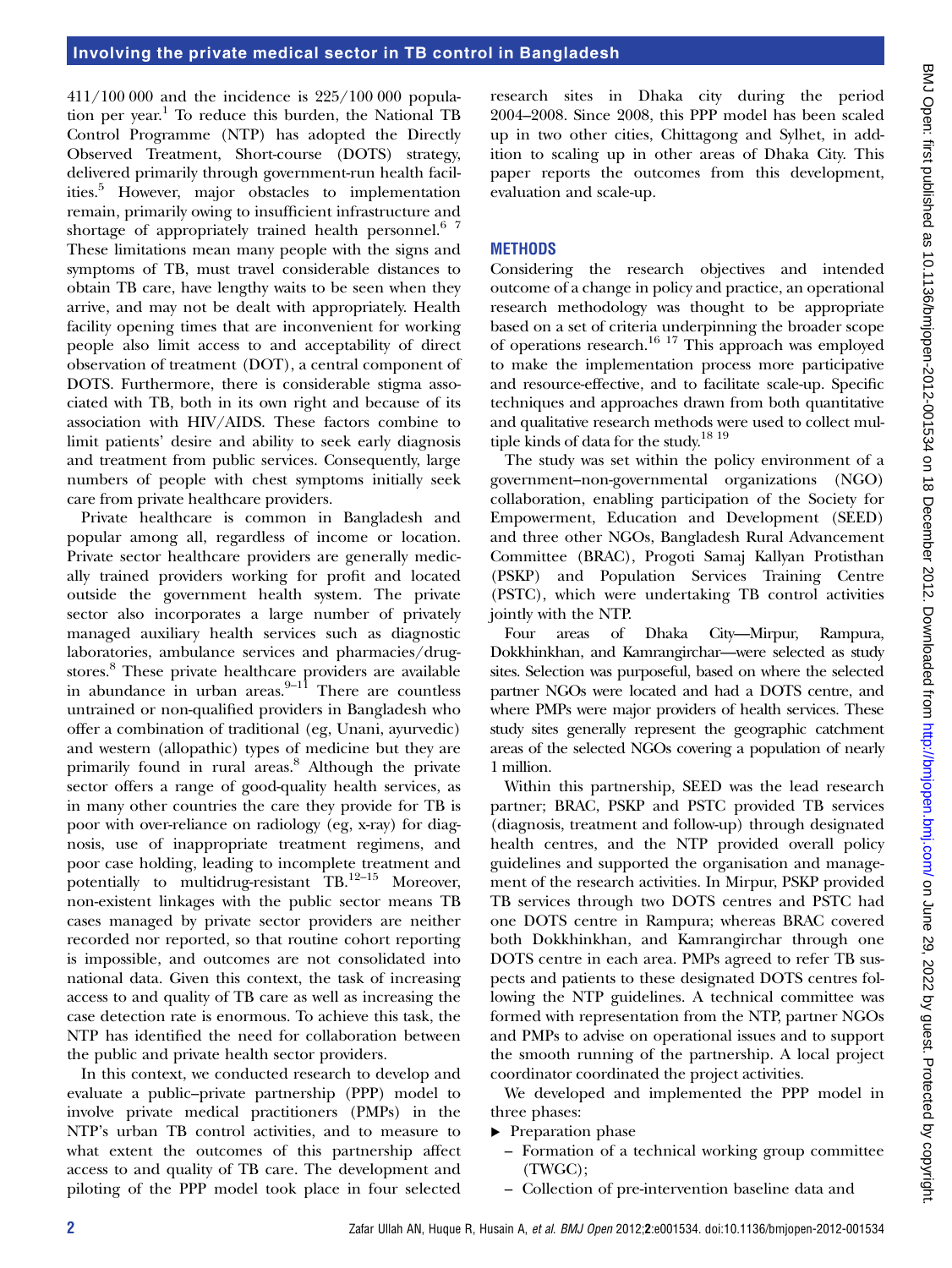- Identification of tasks/service components within the partnership, based on partners' diverse strengths.
- ▸ Intervention phase
	- Strengthening DOTS centres to provide the PPP service components;
	- Orientation and training of PMPs on NTP guidelines/protocols;
	- Adaptation of TB forms and registers to incorporate PPP components;
	- Development of diagnostic, referral and treatment protocols and linkages;
	- Development and organisation of advocacy, communication and social mobilisation (ACSM) initiatives involving all stakeholders;
	- Monitoring and supervision of the partnership activities and
	- Evaluation of pilot phase.
- ▸ Scale-up phase
	- Identification and orientation of new partners and – Scale-up.

To evaluate the PPP, we compared TB outcomes in the intervention and control (non-PPP) areas using service statistics from the NTP and the five NGO DOTS centres involved in this project. We also collected additional baseline data from the selected PMPs (see ref. 12 for details), and used in-depth interviews, focus group discussions (FGDs) and workshops to capture PMPs' and TB managers' insights of the process and outcomes of the study (table 1).

Analysis of quantitative data was primarily by tabulation and graphs, and of qualitative data by thematic analysis.

Ethical approval was obtained from the University of Leeds, UK and also from appropriate in-country institutions including the Directorate General of Health Services, and the Bangladesh National TB Control Programme (NTP). All personal data have been anonymised and have remained confidential. Written informed consent was obtained from each participant of the in-depth interviews and FGDs.

## FINDINGS

## Pilot implementation (2004–2008)

At inception in 2004, the PPP included 97 PMPs, but by the end of 2009, this had risen to 703. There was continuous enrolment of PMPs: although numbers fluctuated due to retirement and relocation, no PMPs chose to leave the PPP for any other reason. The male : female ratio was 6:1, reflecting the ratio among urban private health service providers.

All 703 PMPs were trained to provide quality TB care. As PMPs made it clear they were unwilling to set aside more than 2 days for training, we tailor-made a 2-day training module (based on a training-needs assessment) that included technical aspects of TB care, operational aspects of the PPP and TB record-keeping.

We used a participatory approach involving all stakeholders including PMPs to develop and revise the tools and forms. National recording and reporting forms and registers were revised to incorporate PPP elements, and to maintain records of the referrals from PMPs. These were field-tested and reviewed before use. We revised the NTP's TB treatment algorithm to incorporate a flexible referral mechanism, which allowed the DOTS centres to refer TB suspects/patients back to their respective PMPs, if the PMPs wished. We also used a participatory approach to develop ACSM materials, which were made contextspecific using baseline survey data. These advocacy activities had a major role in influencing policy makers to endorse the PPP model for country-wide scale-up.

PMPs initially expected financial support from the NTP as a partnership component. This expectation was discussed with all stakeholders and it was agreed that any financial incentive would jeopardise the partnership and could prove unsustainable in the long run. At the beginning of the partnership, PMPs also expressed a lack of confidence about the quality of public sector TB services, especially of diagnosis using sputum microscopy and the NTP-recommended treatment regimen. This study addressed these issues through joint development and monitoring of partnership activities, and strong advocacy and communication campaigns.

| <b>Phase</b> | Method (n)                                                                    | Participants (n)                                                                                                                              | <b>Tools</b>                                                                                            | <b>Focus</b>                                                                                |
|--------------|-------------------------------------------------------------------------------|-----------------------------------------------------------------------------------------------------------------------------------------------|---------------------------------------------------------------------------------------------------------|---------------------------------------------------------------------------------------------|
| Preparation  | $\blacktriangleright$ Survey (1)<br>$\triangleright$ In-depth interviews (42) | $\blacktriangleright$ PMPs (60)<br>$\triangleright$ NTP managers (12)<br>$\triangleright$ NGO managers (6)<br>$\blacktriangleright$ PMPs (24) | $\triangleright$ Semistructured questionnaire<br>$\triangleright$ Semistructured questionnaire          | $\blacktriangleright$ Process<br>$\blacktriangleright$ Process<br>$\triangleright$ Outcomes |
| Evaluation   | $\blacktriangleright$ FGDs (4)<br>$\triangleright$ Workshops (2)              | $\blacktriangleright$ PMPs (24)<br>$\triangleright$ PMPs (60: 30 per workshop)                                                                | $\triangleright$ FGD guidelines<br>$\blacktriangleright$ Agenda<br>$\triangleright$ Workshop guidelines | $\blacktriangleright$ Process<br>$\blacktriangleright$ Process<br>$\triangleright$ Outcomes |
|              | $\triangleright$ Follow-up interviews (12)                                    | $\blacktriangleright$ PMPs (12)                                                                                                               | $\triangleright$ Semistructured questionnaire                                                           | $\blacktriangleright$ Process<br>$\triangleright$ Outcomes                                  |

FGD, focus group discussion; NGO, non-govenmental organisation; NTP, National Tuberculosis Control Programme; PMP, private medical practitioners.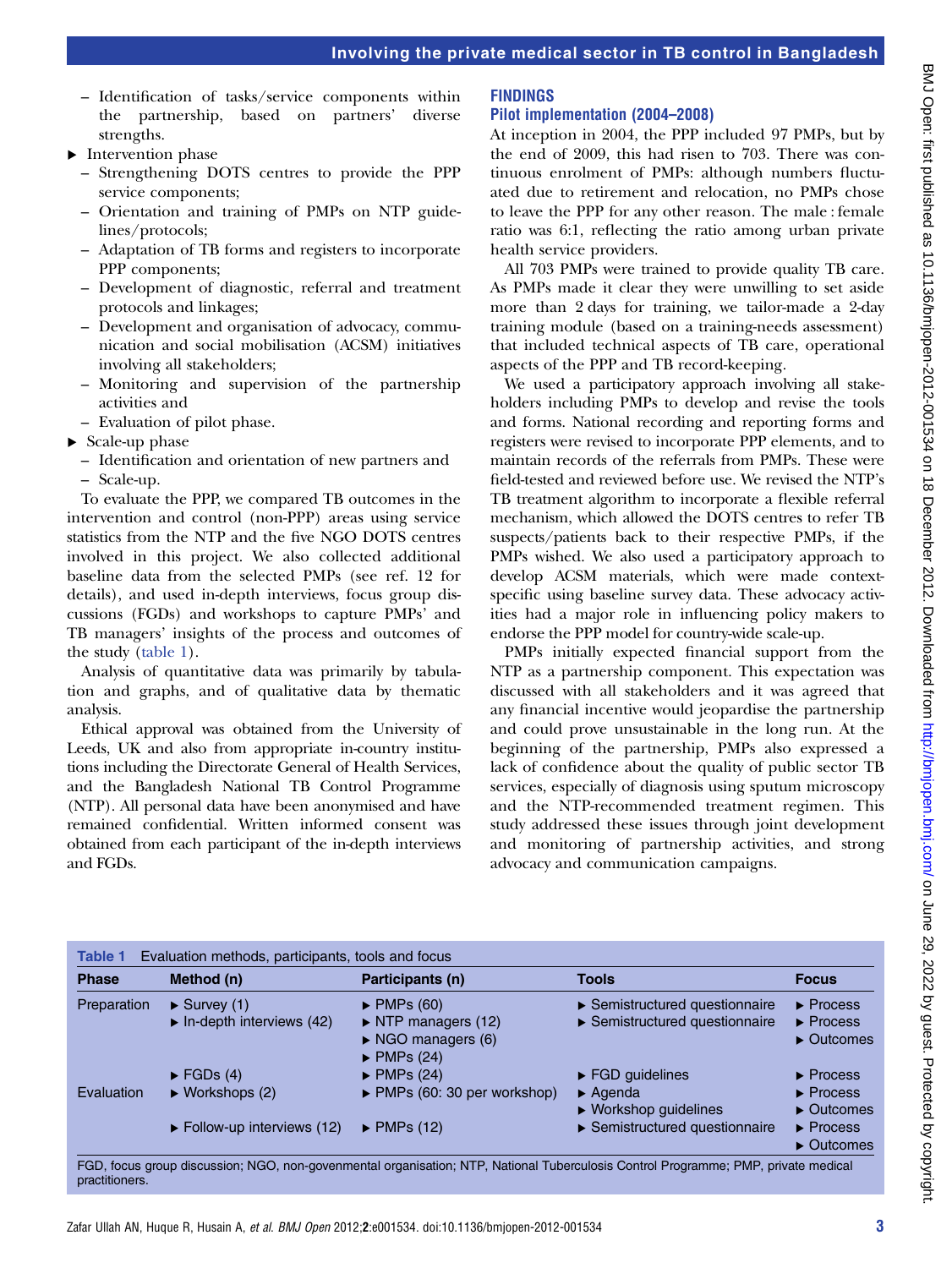| Sputum-smear positive (SS+) tuberculosis (TB) cases registered in the public -private partnership (PPP) areas<br>Table 2 |      |      |      |      |      |       |  |  |  |
|--------------------------------------------------------------------------------------------------------------------------|------|------|------|------|------|-------|--|--|--|
|                                                                                                                          | 2004 | 2005 | 2006 | 2007 | 2008 | Total |  |  |  |
| Total SS+ TB cases in the PPP areas                                                                                      | 533  | 673  | 800  | 830  | 749  | 3585  |  |  |  |
| Total SS+ TB cases referred by PMPs                                                                                      | 11   | 54   | 143  | 164  | 275  | 647   |  |  |  |
| PMPs' contribution (%)                                                                                                   | っ    | 8    | 18   | 20   | 37   | 18    |  |  |  |
| PMP, private medical practitioners.                                                                                      |      |      |      |      |      |       |  |  |  |

## Quantitative findings

Within the project period (2004–2008), a total of 3585 sputum-smear positive (SS+) TB patients were registered in the five DOTS centres in the project areas; of these, 647 were referred by PMPs. Numbers referred rose progressively over the period (table 2).

The case notification rate for new SS+ TB cases in the study areas increased steadily over the project period, and was consistently higher than the national average. By 2008, the rate in the study areas was 94/100 000 whereas the national rate was  $73/100000$  (figure 1). The study rate was also consistently higher than that in Dhaka metropolitan city, which encloses the study sites (figure 1).

The presence of BRAC's extensive community network influenced the total number of new SS+ cases identified in the PPP areas (figure 2). In Dokkhinkhan and Kamrangirchar areas, the number of new SS+ TB cases was higher than in Mirpur and Rampura areas where BRAC's community health workers (known as Shasthya Sebika) work closely with the community to identify persons with chest complaints and advise them to go for a sputum test from a designated DOTS centre.

Another noticeable impact of the PPP was a large increase in the numbers of cases of extrapulmonary TB registered over time (figure 3).

Almost three-quarters of the reported TB cases were between 15 and 54 years of age: most male cases were detected in the 35–44 age-group, whereas the peak in females was observed in the 15–24 year age-group.

The number of male cases was always higher than females cases, except in children in the 0–14 age group. Only one-third of new SS+ TB cases were female. This reflects the national distribution and trend observed by the NTP and other collaborating NGOs (figure 4).

PMPs made a significant contribution to the numbers of TB suspects examined in the designated labs in the four PPP areas: in total, 2756 of the 24 678 TB suspects examined were referred by PMPs, with a steady rise over the study period (figure 5).

## Scaling up and getting research into policy and practice

On the basis of the PPP pilot results, the NTP started implementing the PPP model in other cities— Chittagong (from 2007), Sylhet (2008), and other areas of Dhaka (2009)—covering more than 15 million people. In Chittagong, five NGO partners collaborated with the NTP to support the PPP; in Sylhet, BRAC was the only NGO service provider, but two medical college hospitals were also involved. In the scale-up areas, PMPs have made a substantial contribution to the NTP's effort to control TB in Bangladesh (figure 6 and table 3).

## Overall impact of the PPP on TB control

The involvement of PMPs substantially increased the case finding of SS+ TB cases, a key TB control indicator. The partnership made a significant contribution in identifying SS+ TB cases: from the inception of the PPP in 2004 until 2010, 703 participating PMPs referred almost 19 000 TB suspects and 3959 SS+ TB cases to the

Figure 1 Case notification rates of new SS+ TB (sputum-smear positive tuberculosis) cases in Dhaka metropolitan city\* and the public–private partnership (PPP) project areas. \*Data for Dhaka metropolitan city available only from 2005, when the National TB Control Programme started reporting for Metropolitan areas.

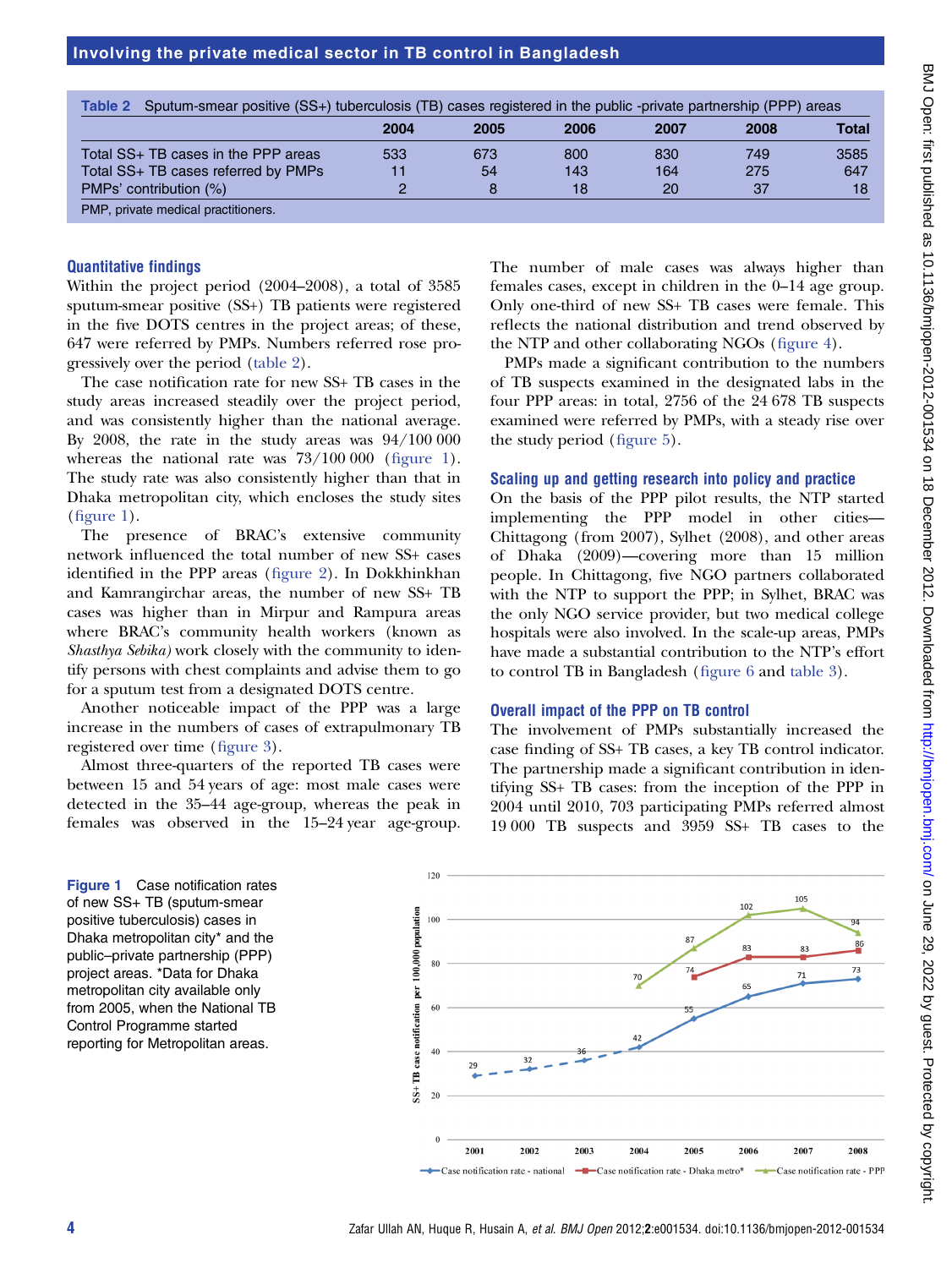

Figure 2 Area-wise case notification of SS+ TB (sputum-smear positive tuberculosis) in the public–private partnership (PPP) project areas: 2004–2008.

designated DOTS centres (figure 7). Overall, almost 36% of all SS+ TB cases were attributable to involvement of the private sector providers (table 3).

#### Qualitative findings

The qualitative evaluation revealed that the participatory approach of planning and designing the PPP, including involvement of all stakeholders in the process of selecting service components, selecting partners and monitoring of the PPP, played a crucial part in securing commitment and ownership from all parties involved. Virtually all the PMPs interviewed (96%) mentioned having a positive experience with regard to the monitoring and support mechanism of the project, which was key to the success of the project implementation, and paved the way for scale-up. Specifically, they valued the monthly field visit by the project field staff. In reply to the question, "Do you own this project?", a popular PMP spontaneously replied "Oh, yes. No doubt about it." He went on to say "I have been consulted throughout the planning process of the project, and later we have jointly implemented it. So, this is our project. I am part of it."

The quarterly review meetings were organised in rotation by the NTP and the partner NGOs either in the



Figure 3 Numbers of extra-pulmonary tuberculosis (TB) cases registered in the public–private partnership (PPP) DOTS Centres.



Figure 4 Distribution of new SS+ TB (sputum-smear positive tuberculosis) cases by age group and gender in the public– private partnership (PPP) project areas.

NTP's conference room or in one of the NGO's working locations. When asked about these arrangements, both the NTP and NGOs expressed their satisfaction and expressed their commitment to maintaining this practice in future collaborations.

All PMPs interviewed (n=24) said that they had no problems using the referral and other forms. "The (TB related) registers and referral forms are quite simple and user-friendly, and easy to maintain" said a busy practitioner. The NTP managers said they were amazed by the fact that most PMPs were keeping records. The PMPs also liked the system of referral back to the referring practitioners, which preserved their professional and commercial interests. However, a few PMPs were unhappy as they felt they did not get sufficient feedback about the patients they had referred, even though feedback was regularly given to PMPs through monthly field visits and during quarterly review meetings.

The evaluation revealed major challenges in managing the PPP. It was difficult to bring such a heterogeneous group under one umbrella, especially in the early stages of the partnership process.



Figure 5 Numbers of tuberculosis (TB) suspects receiving sputum microscopy in the public–private partnership (PPP) project areas.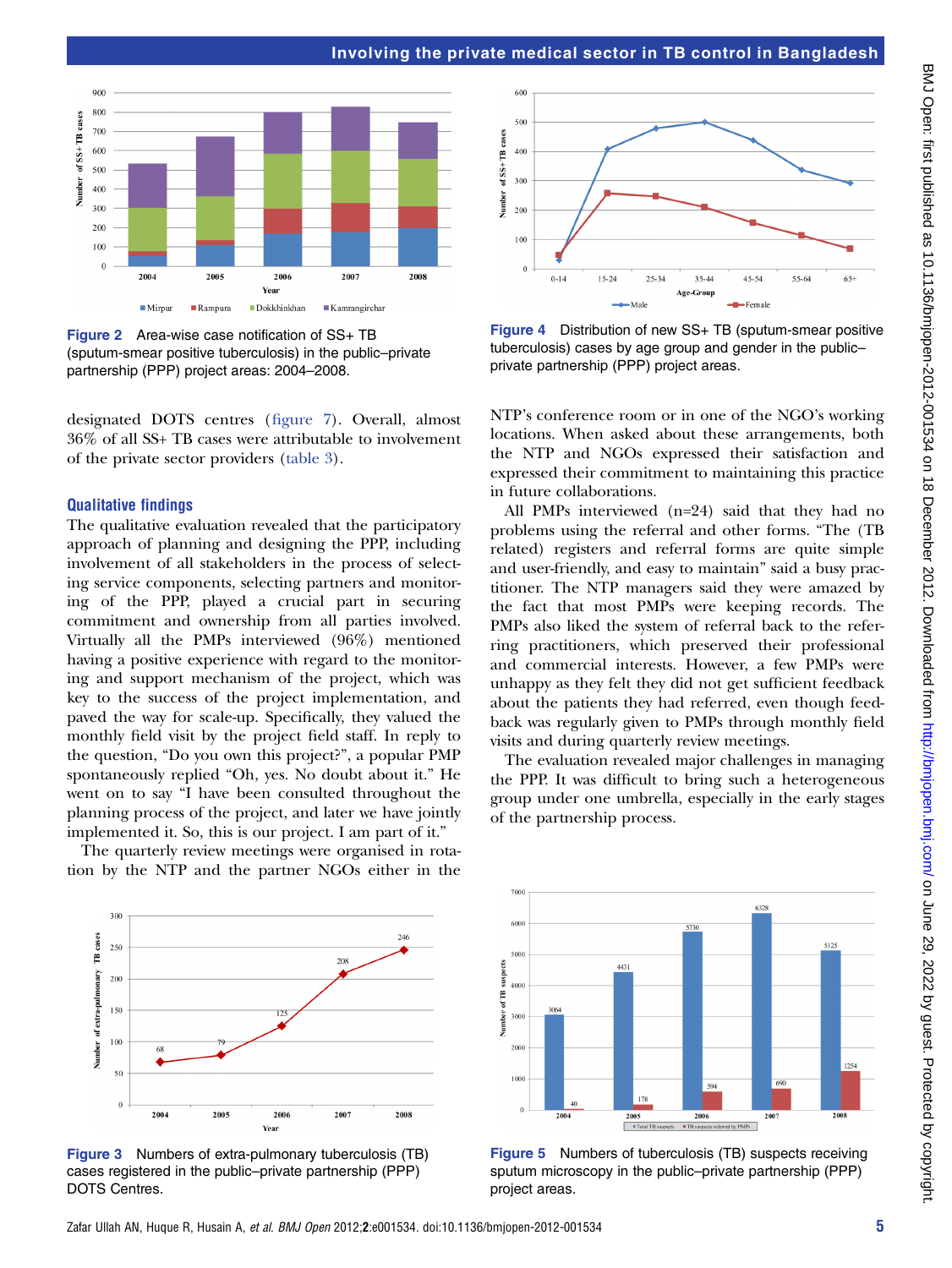

Figure 6 SS+ TB (sputum-smear positive tuberculosis) patients registered in public–private partnership (PPP) scale-up areas and private medical practitioners' (PMPs') contribution, 2007–2010.

Another important finding was that the public, NGO and private sector providers showed strong commitment and willingness to work together to achieve the common goal of TB control, although PMPs were initially sceptical about the motive of the public sector regarding this partnership, and the public sector and NGOs were initially doubtful whether PMPs would sacrifice their time to participate in such partnerships.

In the absence of a regulatory mechanism, the PPP was primarily based on good relationships and dialogue. Both NTP and NGO respondents stated that they were sometimes overburdened with the extra work needed to implement the partnership activities. The NTP was hit harder than the partner NGOs, because there was a shortage of staff within the NTP management. Other key challenges encountered during implementation were to maintain the progress of the partnership as it evolved, and to ensure joint ownership of decisions and collective responsibility for the direction and activities of the partnership. One senior PMP said "Initially, I

thought this partnership would fail because I had serious reservations about negative attitudes of government officials. They [government officials] don't know how to give respect to anybody other than their bosses. But after getting the chance to work with the NTP, I have now changed my mind. I have found the government officials now behave much better than they used to do in the past."

## DISCUSSION AND CONCLUSION

The PPP model was highly effective in improving access to and quality of TB care in urban settings, as evidenced by a steady increase in case notification since implementation of the partnership, exceeding internationally agreed targets, and consistently maintaining much higher rates than the national average.

Systematic implementation of the PPP led to greater and effective involvement of PMPs, resulting in increased access to quality TB care. However, needs-

Table 3 Total sputum-smear positive tuberculosis (SS+) tuberculosis (TB) patients in all public–private partnership (PPP) areas and private medical practitioners' (PMP) contribution, 2004–2010

|                                     | <b>Dhaka</b> | Chittagong | <b>Sylhet</b> | Total  |
|-------------------------------------|--------------|------------|---------------|--------|
| Total SS+ TB cases in the PPP areas | 5199         | 3748       | 2068          | 11 015 |
| Total SS+ TB cases referred by PMPs | 1214         | 2028       | 717           | 3959   |
| <b>PMPs' contribution %</b>         | 23           | 54         | 35            | 36     |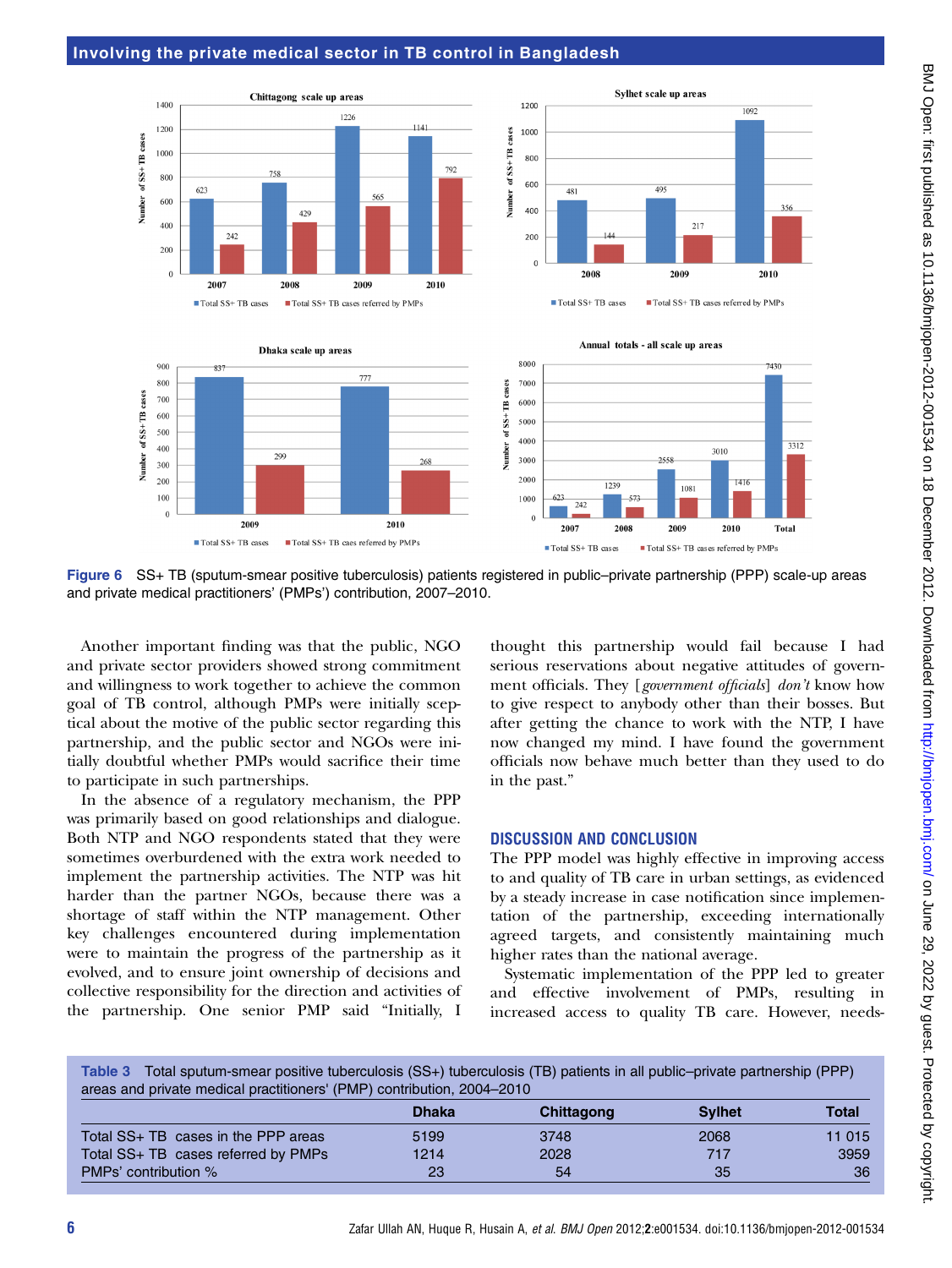

Figure 7 Overall private medical practitioners (PMP) contribution to identifying tuberculosis (TB) suspects in all public–private partnership (PPP) areas, 2004–2010.

based training is necessary for PMPs to enhance their knowledge on the NTP guidelines with regard to appropriate diagnosis, treatment and follow-up to guarantee the continuity and quality of TB care.

The tools, protocols and ACSM materials proved vital to facilitating the partnership. The lessons learned from this partnership formed the basis of the National PPM (Public–Private Mix) guidelines. The revised tools and guidelines considerably improved the quality of TB reporting, thus strengthening the health information available. The revised protocol for referrals gave PMPs confidence that they would not lose their patients, which greatly increased their motivation to remain in the partnership.

The key challenges encountered during implementation were to maintain momentum as the partnership evolved, and to ensure joint ownership of decisions and collective responsibility for the direction and activities of the partnership. The NTP's and other partners' commitment and nurturing of an atmosphere where all stakeholders could feel involved in the partnership were critical to overcoming these challenges.

It was possible to bring the public, NGOs and private sector health providers together to work towards achieving a common public health goal, despite perceived barriers between public and private sector providers, initial scepticism about forming the partnership and challenges during implementation of the PPP. The participatory development of the partnership and maintenance of close linkages with the PMPs helped them to gain confidence and trust in the public sector services, which in turn, facilitated the development of a close relationship with the NTP and NGO partners. However, in order to develop and sustain such a partnership, roles and responsibilities of participating agencies and individuals must be defined. These findings are consistent with the outcomes of other much smaller operational research projects implemented elsewhere.<sup>15 20–25</sup>

The selected study sites were drawn from urban DOTS areas in Bangladesh and the research was deliberately

embedded within the NTP programme activities. The PPP service components were aligned with the NTP guidelines and were implemented through the NTP/ NGOs' designated DOTS centres. The health system elements, particularly the type of health facilities, structure of health staffing and organisation of the TB control activities through government–NGO collaboration were similar in the study areas and in other urban areas of Bangladesh. Moreover, the type and characteristics of urban healthcare provided by private sector providers follow a similar pattern in all urban areas of the country. Therefore, the PPP can be scaled up in other urban DOTS areas as long as that human and financial resources are provided for the partnership activities.

In summary, this study demonstrated that TB control outcomes could be achieved by combining the diverse strengths and advantages of the public and private sectors, NGOs and a group of selected PMPs. High rates of case detection were attained without involving all private practitioners in the area, thus making the PPP technically attractive to national programmes in other countries in terms of the feasibility of implementation and wider scale-up.

Acknowledgements We thank the patients, PMPs and NGOs involved in this study, and the Bangladesh NTP for permission to carry out the study. We also thank an anonymous professional colleague who reviewed the revised manuscript.

Contributors ZU conceived and designed the study and led the data collection and analysis, and preparation of the manuscript; RH participated in the data analysis and in the preparation of the manuscript; AH participated in data collection and analysis; SA coordinated the study implementation and data collection; AI participated in data collection; JNN participated in the design of the study, advised on data collection and analysis and participated in the preparation of the manuscript.

Funding This document is an output from a project funded by UK Aid from the UK Department for International Development (DFID) for the benefit of developing countries. However, the views expressed and information contained in it are not necessarily those of or endorsed by DFID, which can accept no responsibility for such views or information or for any reliance placed on them.

#### Competing interests None.

Ethics approval University of Leeds, UK and Ministry of Health and Family Welfare, Bangladesh.

Provenance and peer review Not commissioned; externally peer reviewed.

Data sharing statement No additional data are available.

#### **REFERENCES**

- 1. World Health Organisation. Global tuberculosis control: World Health Organisation report. Geneva: World Health Organisation, 2011.
- 2. World Health Organisation. Tuberculosis factsheet 2002, factsheet number 104, revised August 2002. Geneva: World Health Organisation, 2002.
- 3. Grange JM, Zumla A. The global emergency of tuberculosis: what is the cause? J R Soc Health 2002;122:78–81.
- Benatar S, Brock G. Global health and global health ethics, Cambridge: Cambridge University Press, 2011.
- 5. Guda DR, Khandaker IU, Parveen SD, et al. NGO and public sector tuberculosis service delivery—rapid assessment results; published for the United States Agency for International Development by the Quality Assurance Project, December 2004.